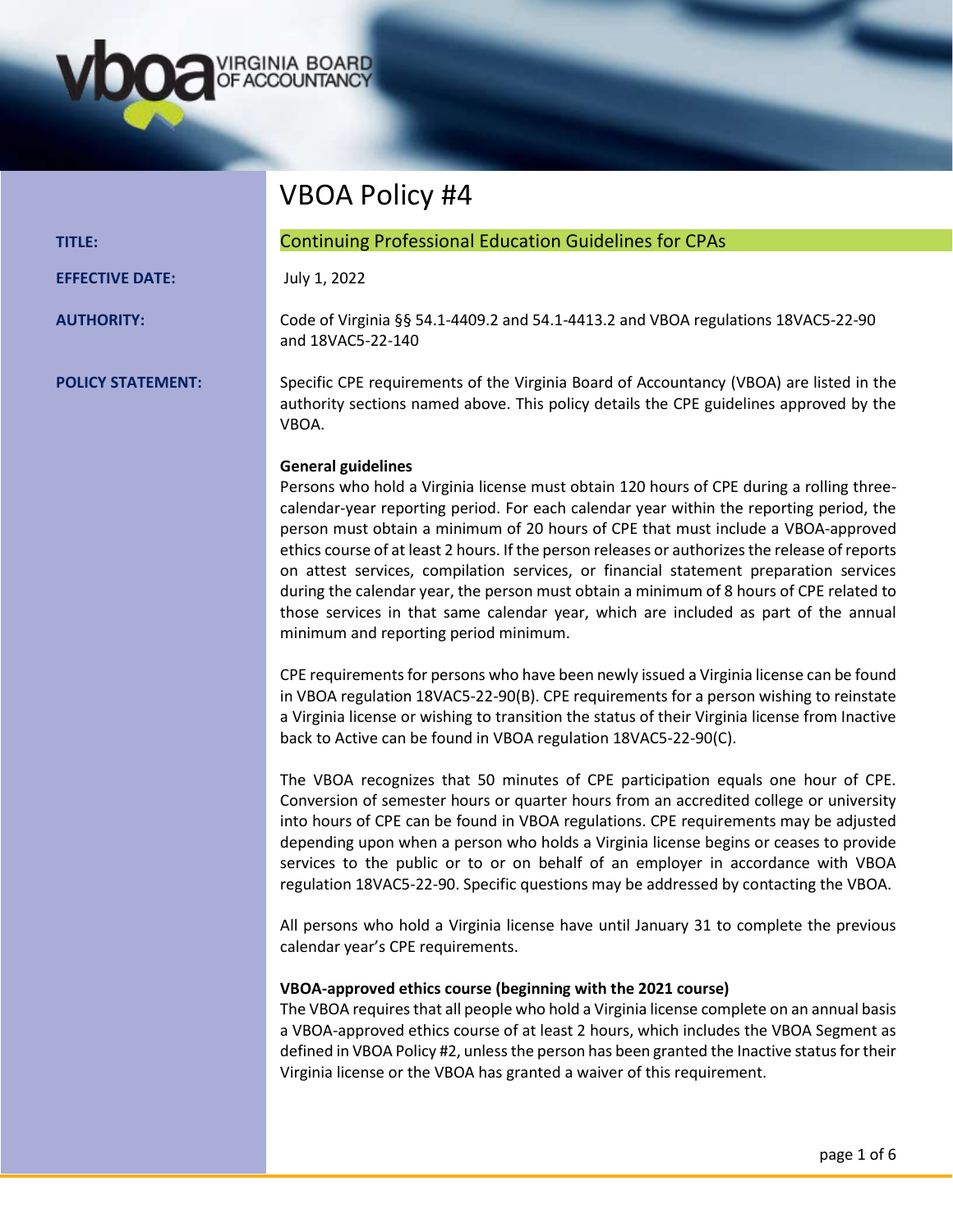

The VBOA-approved ethics course of at least 2 hours is a separate and distinct annual requirement from the one-time American Institute of Certified Public Accountants ethics course needed for initial licensure.

People who hold a Virginia license must complete the VBOA-approved course, which includes the VBOA Segment no later than January 31 of each year to meet the previous calendar-year requirement. No sponsor may provide the annual ethics course later than January 31 for the previous calendar year.

The VBOA-approved ethics course must include the specific VBOA Segment. Licensees must complete a VBOA-approved ethics course annually.

It is the responsibility of a person who holds a Virginia license to ensure that sponsors providing the VBOA-approved ethics course are listed on the VBOA's website as an approved sponsor of this course. A person who holds a Virginia license will not be deemed to have met the annual ethics requirement if they complete an ethics course from a nonapproved sponsor.

People who hold a Virginia license must also ensure that sponsors provide a certificate of completion or some other form of documentation that includes the sponsor's name, participant's name, course/content name, date taken and hours of CPE earned.

If the person also holds the license of another state and Virginia is not his principal place of business, the ethics course taken to comply with this subsection either shall conform to the requirements prescribed by the VBOA or shall be an ethics course acceptable to the board of accountancy of another state in which the person holds a license.

### **Qualifying CPE other than the VBOA-approved ethics course**

It is the intent of the VBOA that all CPE (1) meet the requirements of VBOA regulations 18VAC5-22-90 and 18VAC5-22-140; (2) provide course content pertinent to the profession; and (3) assist the person who holds a Virginia license in becoming a better accounting professional. The VBOA accepts CPE obtained through a variety of forums, as long as the person who holds a Virginia license is able to provide the required CPE documentation that demonstrate the learning objectives were met.

A variety of continuing professional education is acceptable, as specified in VBOA regulations.

#### **Accepted professional education credits**

The VBOA has approved, in addition to continuing professional education (CPE) credits, they will accept Continuing Education (CE), Continuing Education Units (CEU), Continuing Legal Education (CLE), Quality Assurance Service (QAS) and semester and quarter-hour credits as CPE credits.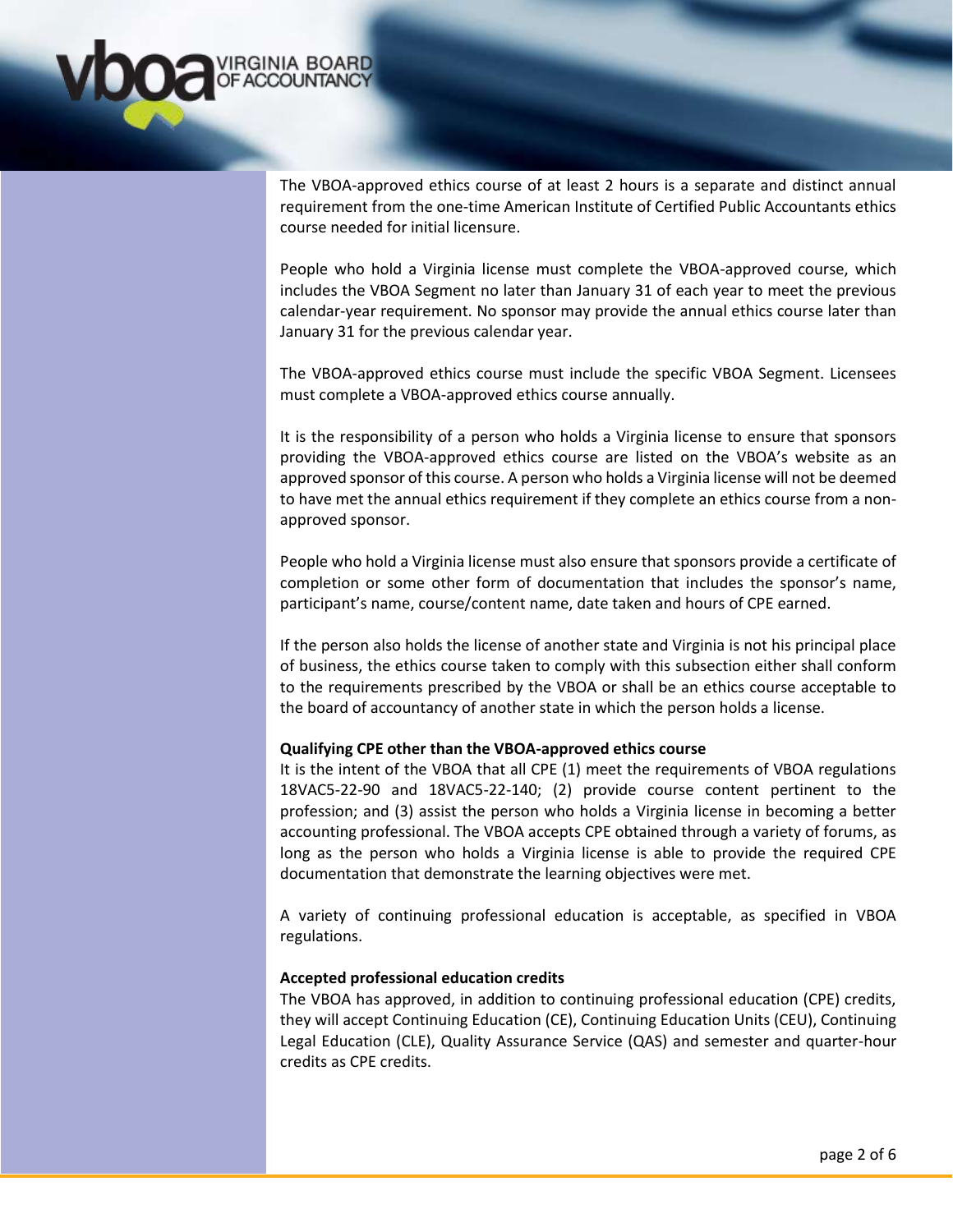

The VBOA will determine on a case-by-case basis the acceptability of other forums for CPE not otherwise specified in regulation. Restrictions on specific forums for CPE are found in VBOA regulations. Acceptance of hours of CPE is at the discretion of the VBOA.

With the exception of the VBOA-approved ethics course, the VBOA does not currently require people who hold a Virginia license to obtain CPE from specific or approved sponsors.

### **Subject Matter Experts**

Acceptable CPE must be instructed, developed or peer reviewed by subject matter experts. These are individuals or teams having expertise in the subject matter. Expertise may be demonstrated through practical experience or education, or both.

## **Acceptable CPE**

- **Attending a seminar or educational conference**. Instructors must have up-to-date knowledge of the subject matter and use appropriate teaching materials.
- **Earning course credit at an accredited college or university.** One semester-hour of credit for completion of courses at an accredited college or university constitutes 15 hours of CPE and one quarter-hour of credit constitutes 10 hours of CPE.
- **Completing a course through nano-learning or incremental CPE.** Nano-learning is known as learning and absorbing information in smaller increments of time. The VBOA accepts nano-learning CPE. Nano-learning are tutorial programs designed to permit a participant to learn a given subject in a no less than 10-minute time frame through the use of electronic media (including technology applications and processes and computer-based or web-based technology) and without interaction with a real-time instructor. The learning activities must be reviewed and approved by subject matter experts. Nano-learning certificates are required and no less than 10 minutes is accepted. A 10-minute nano-learning program certificate would reflect: **.2 CPE**
- **Completing a self-study course.** The learning activities must be reviewed and approved by subject matter experts and supported with documentation that meets VBOA requirements
- **Making a presentation.** The licensee may present at a professional seminar, educational conference or classroom setting, if up-to-date knowledge of the subject matter is demonstrated and appropriate teaching materials are used. Licensees may receive CPE credit for both preparation and presentation. The topic must be relevant to the development of being a CPA. The first time a program is presented; credit can be received for up to two times the number of contact hours. For example, if a program is presented for four contact hours, the instructor could receive up to 12 hours of credit (eight preparation and four contact hours). Repeat presentations will not be counted as additional CPE.

The definition of presentations made in a classroom setting includes teaching courses at an accredited college or university. College and university instructors, at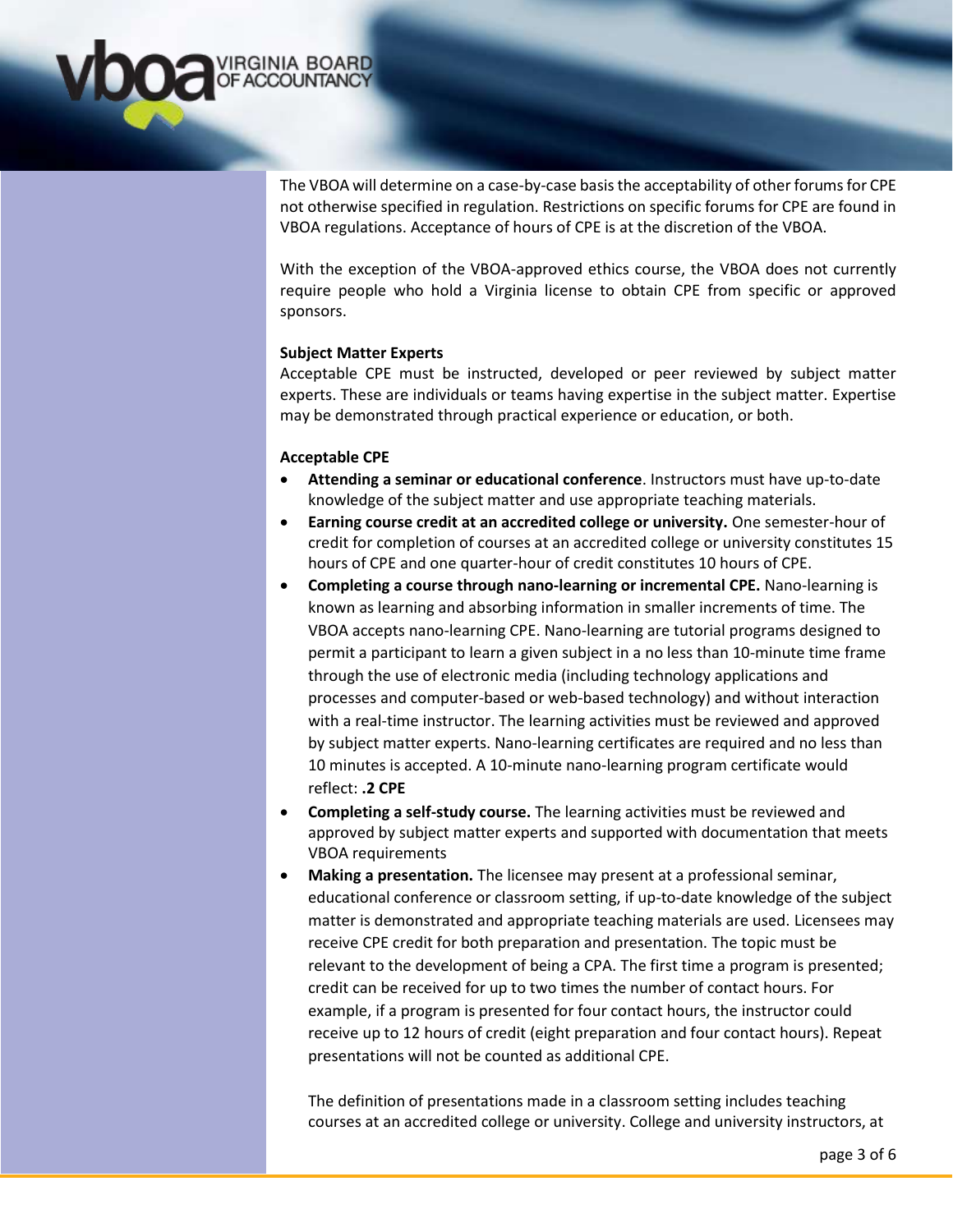

accredited institutions, may count first time preparation and presentation of a course for CPE. CPE is only permitted the first time the course is prepared and offered by the instructor. One semester-hour of credit constitutes 15 hours of CPE; one quarter-hour of credit constitutes 10 hours of CPE. A copy of the syllabus and a statement certifying it was the licensee's first time preparing and teaching the section is required. Documentation needs to include a letter from the Department Head or Chair confirming that information.

# *During each 3-year period, a maximum of 30 hours for preparing and making presentations or teaching courses is allowable.*

 **Published articles, books, or CPE programs.** Licensees may receive CPE credit for their research and writing time to the extent it maintains or improves their professional competence. Topics must be relevant to the development of CPAs performing professional services or improve their professional competence. Materials must be formally reviewed by an authoritative independent party and must be published in a book, magazine or similar publication. CPE can be claimed upon publication. Revisions of published materials are not eligible for additional CPE.

Self-study guides and training materials that are produced for a training library and written by a licensee may be counted as CPE. The curriculum must contribute to the accounting profession in providing services to the public or to or on behalf of an employer. As a rule, training materials written and presented by a licensee will be considered for CPE under the presentation guidelines and cannot be claimed under this provision. An independent party, who is a subject matter expert, must formally review all written materials.

## *During each rolling 3-year period, a maximum of 30 hours CPE is permitted for published materials. CPAs must document the actual time spent.*

 **CPE credit for certifications/exams/licensures.** VBOA has approved CPE hours for studying and passing certain exams and professional certifications or licenses. CPE is awarded based on the length of the exam with five CPE awarded for each hour of the exam. For example, a one-hour exam would constitute five hours of CPE. As a general rule, licensees cannot earn additional CPE for passing certifications/exams/licensures if they were awarded CPE by the sponsor of an exam preparation course.

# *During each rolling 3-year period, a maximum of 60 hours for certifications/exams/licensures is allowable.*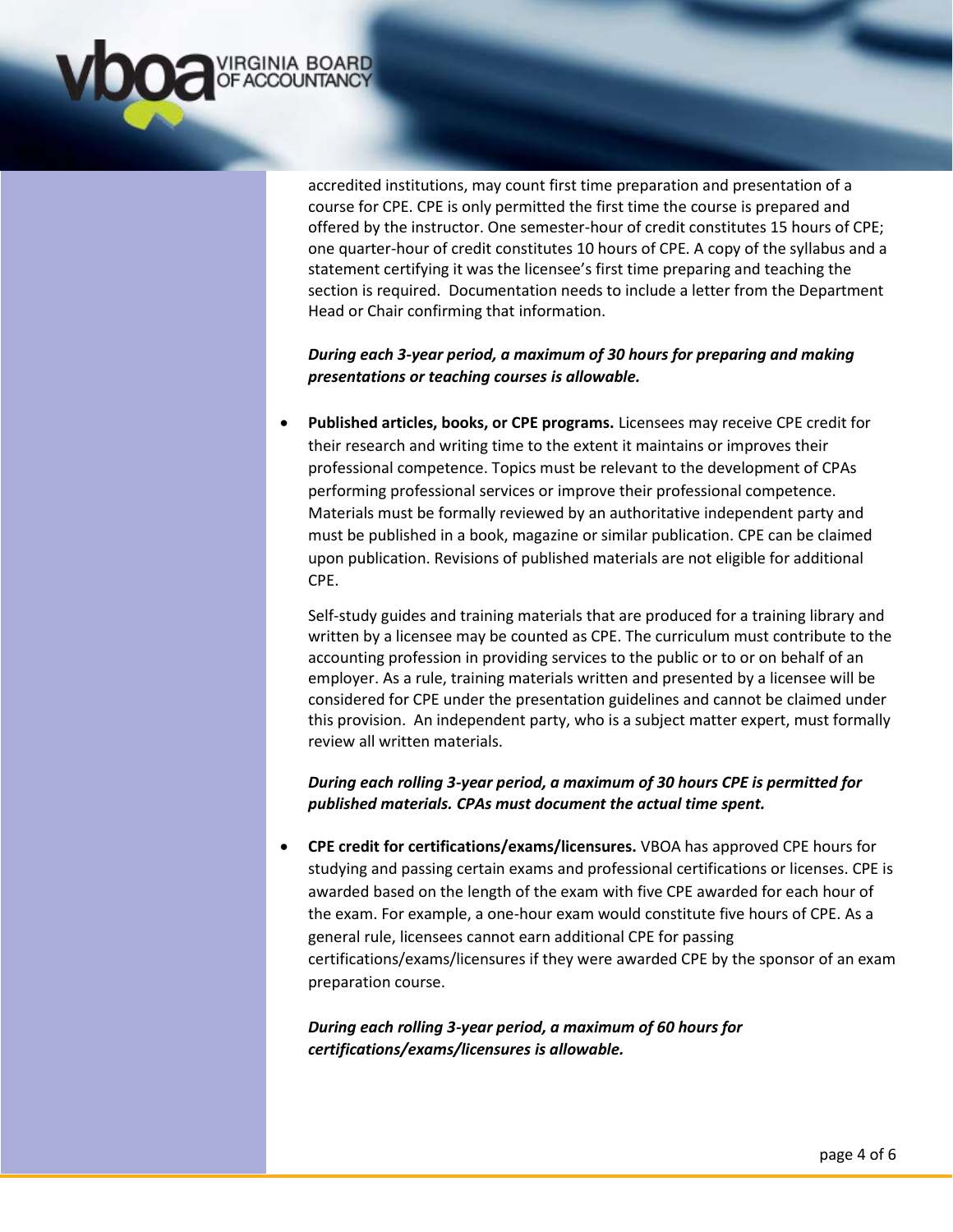

### **CPE reporting period**

The VBOA uses a rolling three calendar-year period to determine CPE compliance. This period includes the three calendar years prior to the current calendar year. For example, if asked by the VBOA to produce evidence of CPE compliance, submit such evidence for the three calendar years prior to the current calendar year.

### **CPE compliance reviews**

On a monthly basis, the VBOA randomly selects people who hold a Virginia license for CPE compliance. The VBOA will notify licensees selected for a CPE compliance review. If selected, a person will be required to submit acceptable CPE documentation to verify compliance through a means determined by the VBOA. As a function of this CPE review process, a person may be required to provide additional documentation as requested by the VBOA to support compliance.

In addition to the random selection process, people who hold a Virginia license will also be selected for a CPE compliance review as a component of any open investigation or enforcement case or in situations where the VBOA believes that a CPE compliance review is warranted.

### **CPE documentation requirements**

Required documentation can generally be satisfied by providing:

- Certificates of completion from the CPE sponsor including the sponsor' name, participant's name, course/content name, date taken and hours of CPE earned.
- Official transcript of the college or university for earning course credit at an accredited college or university.
- Official syllabus/agenda and signed statement indicating the length of the presentation when making a presentation.
- A statement certifying it was the licensee's first time preparing and teaching the section is required and a letter from the Department Head or Chair confirming that information.
- A statement from the writer supporting the number of CPE hours claimed. The name and contact information of the independent reviewer(s) or publisher. A copy of the published article, book or written material (or proof of publication), or in the case of a CPE program, the final course documentation. Copies of materials must list the name of the licensee as author or contributor.

The VBOA has restrictions on the types of documentation it regards as acceptable. The VBOA will not accept receipts, registration confirmations, canceled checks, outlines, PowerPoint presentations or sign-in sheets, etc., as valid CPE documentation.

#### **Retention requirements for CPE documentation**

People who hold a Virginia license must retain CPE documentation for the four calendar years preceding the current calendar year.